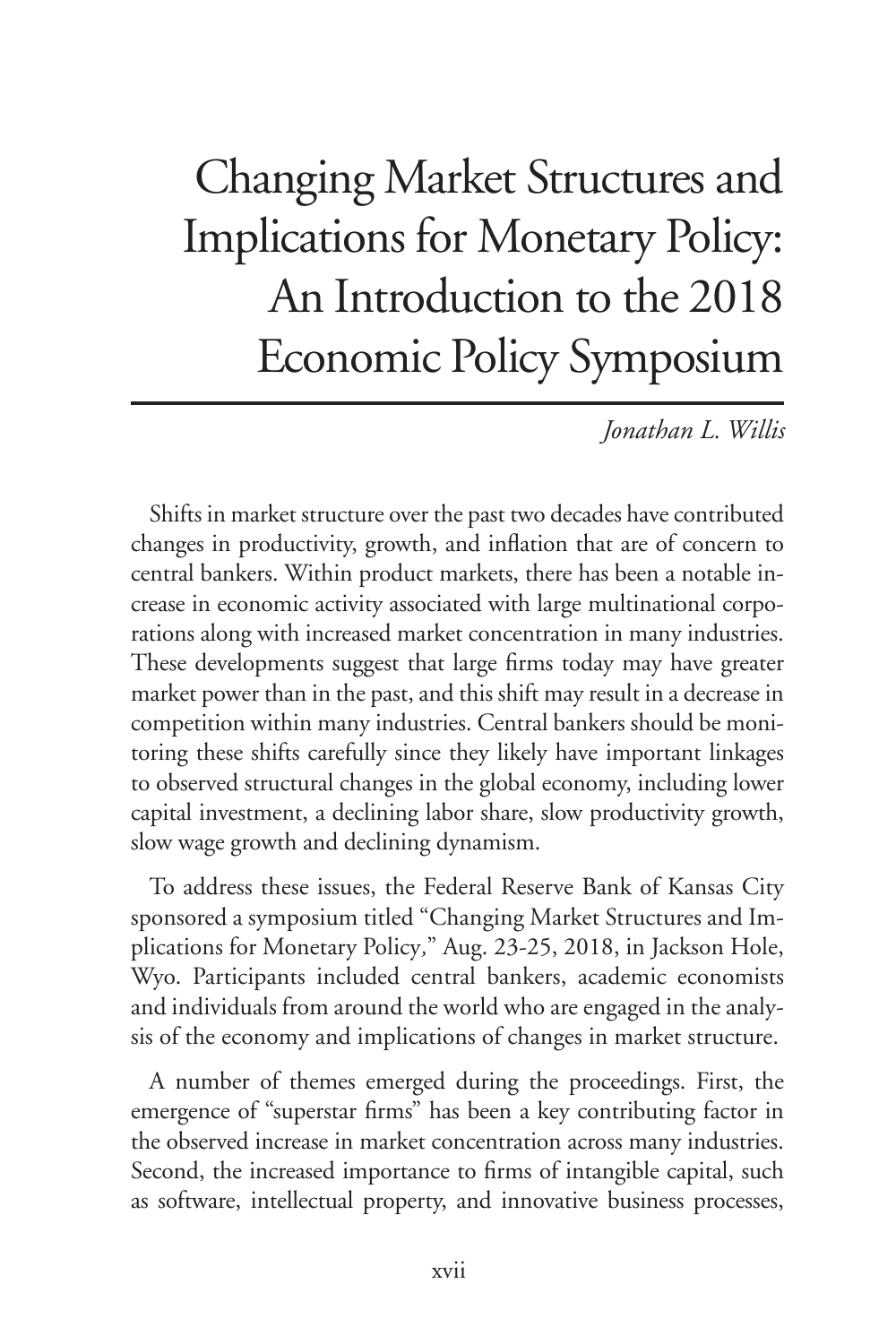relative to physical capital has led to productivity gains in certain industries, such as the consumer sector, and stronger market power in other industries, such as health care. Third, the rise of online stores and their competition with brick-and-mortar stores has caused firms to change their pricing decisions and has altered inflation dynamics for the broader economy. And finally, a study concluded that while there is evidence of a trade-off between competition and stability in the banking industry, policymakers can mitigate the macroprudential concerns if increased competition is accompanied by good policy design.

# **Increasing Differences Between Firms: Market Power and the Macroeconomy**

Professor John Van Reenen of the Massachusetts Institute of Technology presented a paper that examined the relationship between the large—and growing—differences between firms and observed changes in macroeconomic outcomes over recent decades. Using microeconomic data, Van Reenen showed that inequalities between firms have been increasing over time in terms of sales as well as worker productivity. This shift has resulted in a substantial increase of sales concentration across a wide range of industries and a similar shift in terms of wage inequality, where higher productivity firms pay higher wages on average than firms with lower productivity.

The central theme of the paper was to assess whether the increasing gap between large and small firms reflects an increase in market power due to a reduction in competition. Many observed changes in the macroeconomy, such as the fall in the labor share of gross domestic product (GDP) and the rise in estimated price-cost markups, are consistent with a rise in market power. An increase in market power potentially could bring several negative consequences for the economy, including a weakening of productive efficiency and higher unemployment. Based on the analysis of firm-level data, Van Reenen argues for an alternative hypothesis where markets are becoming "winner take all," particularly with high-tech firms, which is exemplified by the dominance of "superstar firms" such as Amazon, Apple, Facebook, Google and Microsoft. The forces driving market concentration may be due as much to intensified competition "for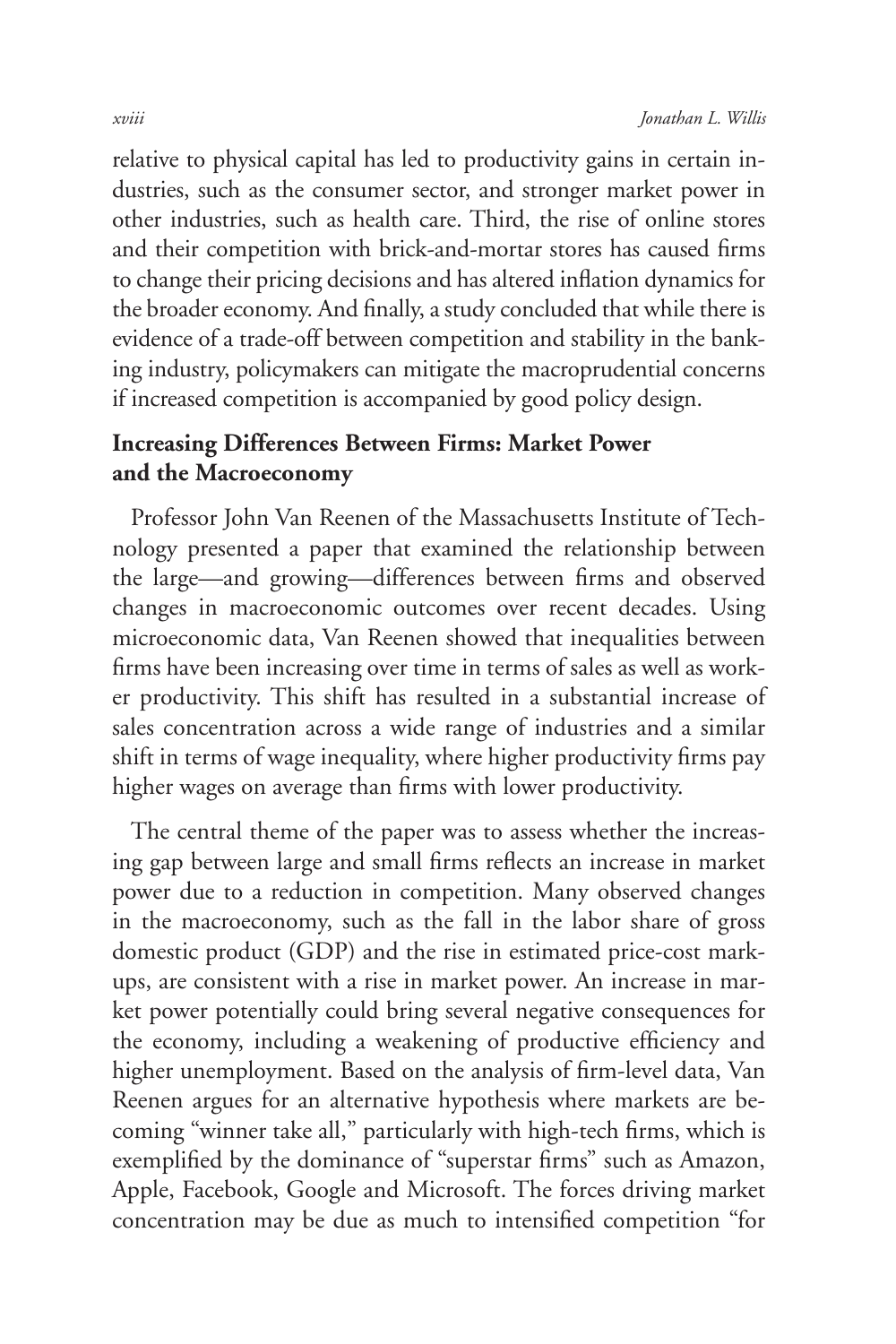the market" rather than anti-competitive mergers or collusion "in the market."

Professor Valerie A. Ramey of the University of California-San Diego discussed Van Reenen's paper, focusing on the question of how policymakers should respond to rising market concentration. Ramey began by summarizing the fairly-well-established facts: 1) there has been a decline in the labor share starting around 1980 in the United States and many other developed countries; 2) most of the decline in the labor share in the United States is not due to the labor share declining at individual firms, but rather to a reallocation of sales toward large and growing firms that have a lower labor share; and 3) market concentration has risen in many (though not all) sectors in the United States and across the Organisation for Economic Cooperation and Development (OECD). More controversial results, which should be the focus of additional research, include 1) markups of price over marginal cost have risen dramatically since 1980 and 2) profit rates in the United States have risen since 1980. Ramey argued that more detailed industry studies are needed to determine whether firms truly have more market power and suggested that monetary policy makers should keep a watchful eye on the emerging evidence before deciding whether any major changes in policy are warranted.

# **Understanding Weak Capital Investment: The Role of Market Concentration and Intangibles**

Assistant Professor Nicolas Crouzet and Professor Janice C. Eberly of Northwestern University documented that the rise of "intangible capital," which includes factors such as software, intellectual property, brand and innovative businesses processes, can explain much of the weakness in physical capital investment over the past two decades. They described how the scalable nature of these factors likely has contributed to the rise in industry concentration over that time. Their industry-level analysis identified strong links between intangible investment, market power and productivity. Some industries, such as the consumer sector, exhibit strong productivity gains derived from intangibles, while other industries, such as the health-care sector, exhibit a stronger role for market power derived from intangibles.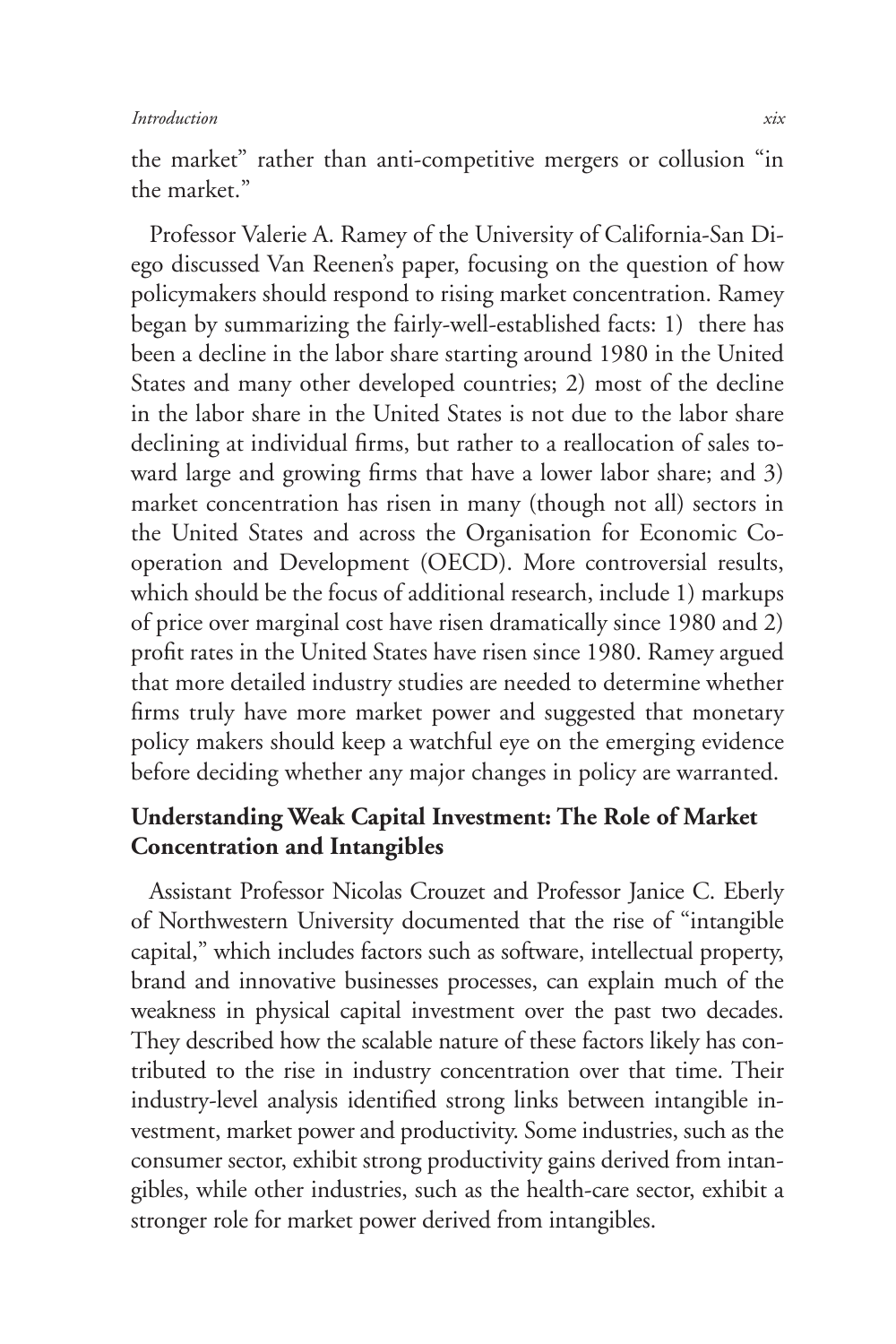These shifts within industries have important implications for policymakers. Since intangible capital is less interest-sensitive and less collateralizable than physical capital, the monetary transmission mechanism is likely to have a weaker influence on investment in intangible capital. This weaker transmission may explain why business investment recovered slowly from the Great Recession despite historically low interest rates. To the extent that shifts in market structure and market power are tied to the rise in importance of intangible investment, policymakers should focus on tools other than interest rates to promote sustainable economic growth, such as strengthening competition regulation and intellectual property rights enforcement.

The paper's discussant, Professor Thomas Philippon of New York University, provided an overview of the research literature on market concentration and assessed the implications of concentration for investment and economic growth. In assessing concentration, Philippon described that one needs to consider the role of markets to distinguish the influence of local markets as well as international markets for trade in a given industry. The evidence suggests that trade-adjusted concentration has increased in the United States for industries that are not exposed to foreign competition, implying more concentration in services than goods industries. With regard to intangible investment, Philippon argued that the rise in intangibles appears to explain between a quarter and a third of the observed decline in physical capital investment since 2000. Philippon concluded by providing evidence from Europe, where his research has found a very different set of facts suggesting that rising concentration, declining labor shares and rising profits are a U.S.-specific phenomena that are not evident in Europe.

# **Panel on Changing Market Structure and Implications for Monetary Policy**

To complement the discussion of changing market structure, a panel of economists shared views on market structure shifts and implications for monetary policy. Andrew G. Haldane, chief economist of the Bank of England, discussed the link between developments in product markets and monetary policy. Given the large number of recent studies documenting changes in market structure, including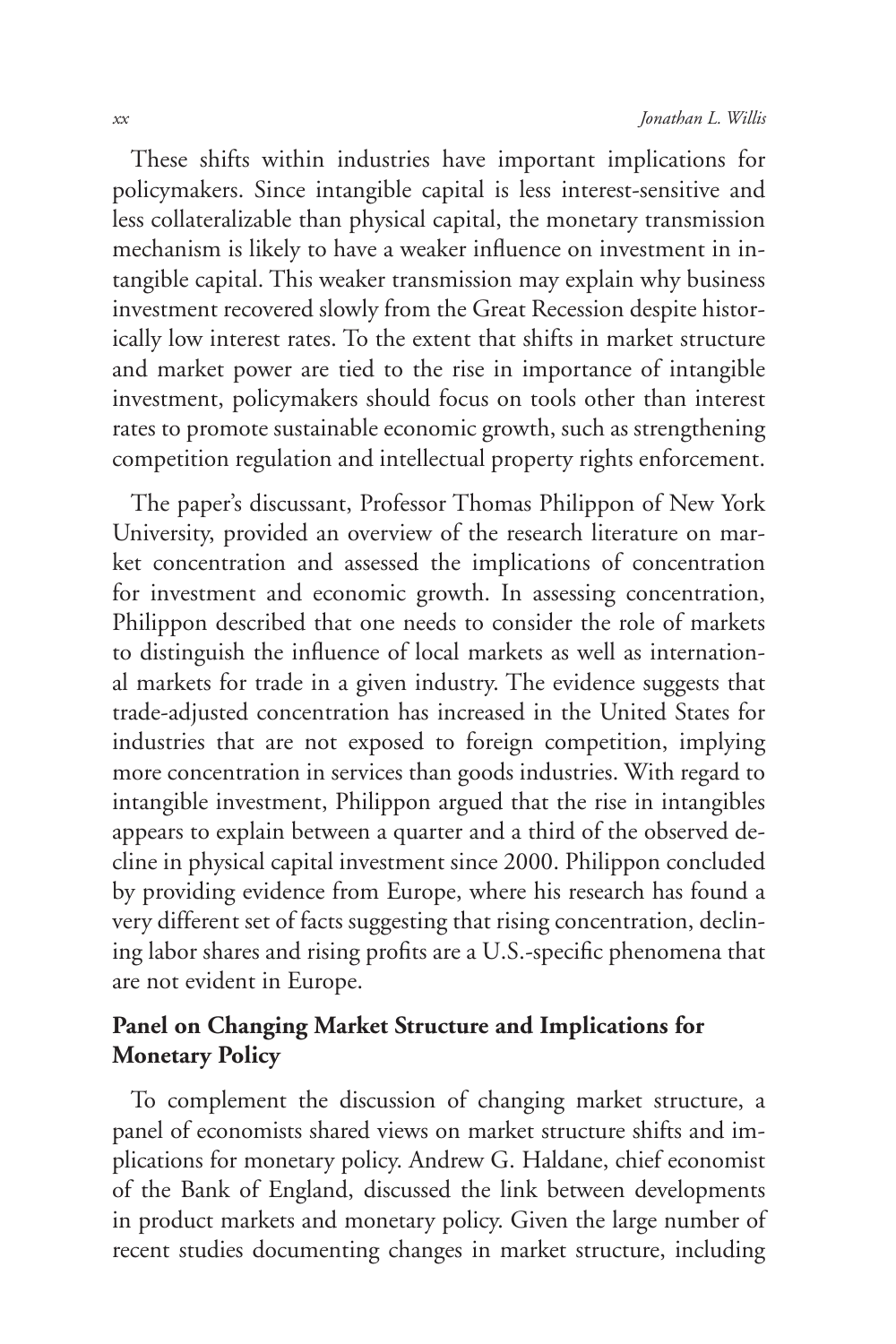#### *Introduction xxi*

increased markups for firms and rising market concentration, Haldane explored some of the potential channels by which these changes could influence monetary policy. Through the lens of an economic model, he showed that the response of an economy to an increase in market power is broadly similar to what one would expect from an adverse supply shock: the inflation rate rises and real GDP usually contracts. Such a disturbance is persistent in the model, despite monetary policy actions to dampen fluctuations. The reason that monetary policy cannot fully offset these fluctuations is because monetary policy is caught between loosening rates to return output to potential and tightening rates to return inflation to its longer-run target. The results suggest that if markups are becoming larger over time, it would be expected to make the task of monetary policy makers somewhat harder due to trade-off faced as output and inflation move in opposite directions.

Professor Antoinette Schoar of the Massachusetts Institute of Technology discussed two aspects of emerging changes in the financial services industry. First, she examined how fintech is changing the competitive structure of this industry. While the emergence of fintech may appear as a signal of new competition for the banking industry, recent trends in the United States suggest that the large franchise value and existing client base of established large commercial banks may make it difficult for new entrants to successfully compete as standalone entities. As a result, fintech firms may be less disruptive for existing financial institutions than originally expected. And their impact on market competition has been limited thus far. Second, she discussed the possible implications of fintech for the pricing of financial services and monetary policy. The availability of more detailed data about individual customers combined with powerful analytics tools has allowed for much more individualized pricing of services to customers. Recent research papers suggest that financial institutions may find it profit maximizing to target households that are prone to financial selfcontrol issues by making contract offers that are more complex. This may lead to higher rent extraction for the industry from parts of its customer base. With regard to monetary policy, Schoar described one of her research projects that found that when the federal funds rate rose, financial institutions increased late and overdraft fees in the offers to unsophisticated customers, suggesting that banks were using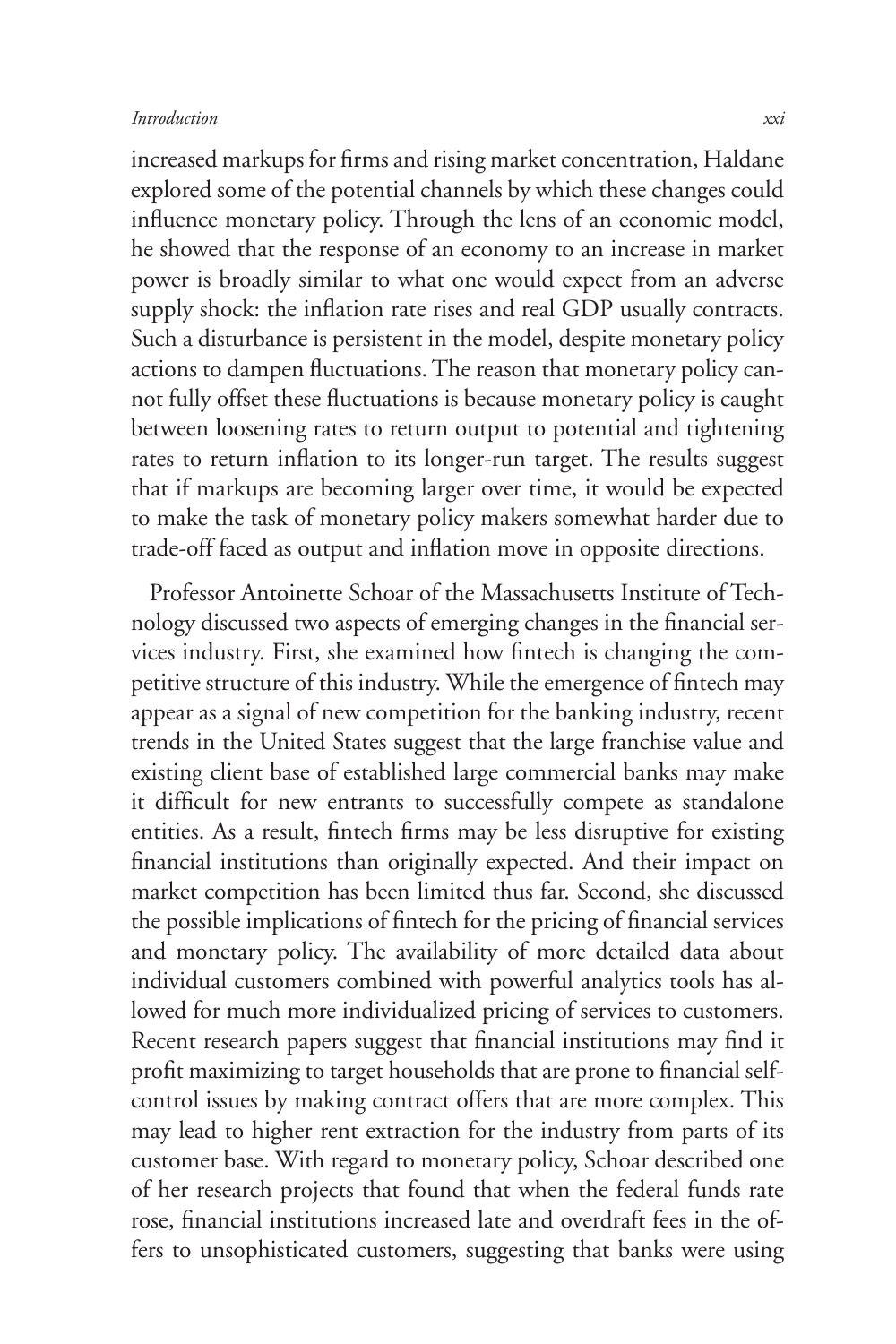fee adjustments to pass funding costs to certain customers. In offers to sophisticated customers, federal fund rate increases were associated with increases in APRs and annual fees and with decreases in late fees and overdraft fees. These results suggest that the impact of monetary policy might be very different for various segments of the population.

Professor Chad Syverson of the University of Chicago provided four main points related to changing market structure. First, he described a paradox in which empirical evidence has documented strong cost growth and increasing growth of firm markups, yet overall price growth has been unusually low. No single explanation can currently account for the apparent lack in price increases in an environment where firms are facing rising costs and experiencing rising market power. Second, Syverson emphasized the importance of heterogeneity for understanding the macroeconomy. Producers in a given industry differ markedly in their behavior, including in their responses to even common external influences. This implies that observed aggregate changes do not generally reflect a common change across all producers within a market or industry. Third, with regard to monetary policy, the magnitude of firms' responses to interest rate changes depends on the link between firms' costs and their desired activity level. If increased market concentration is a result of reduced competition, this would suggest that firms are less responsive to changes in monetary policy than in the past. Fourth, Syverson emphasized that market concentration is a market outcome; it should not be viewed as a description of economic fundamentals. In other words, the level of concentration in an industry does not, by itself, infer the extent of competition and the degree of firms' market power within an industry.

# **Reflections on Dwindling Worker Bargaining Power and Monetary Policy**

Professor Alan B. Krueger of Princeton University gave the luncheon address and discussed changes in labor market competition and worker bargaining power in the United States. He argued that declining competition and worker bargaining power can help to explain the relatively weak wage growth in today's economy despite historically low unemployment rates. Kruger suggested that it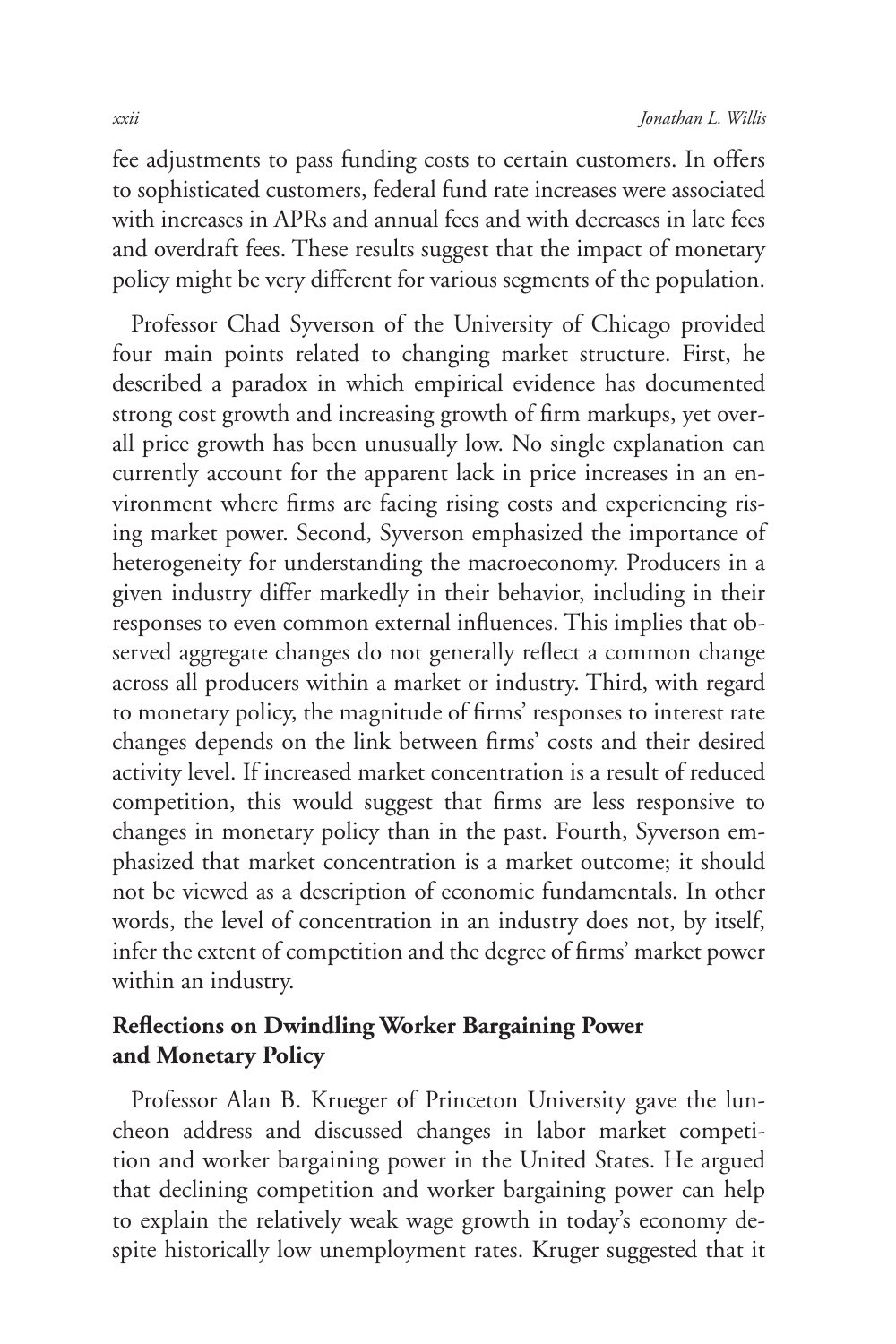is most appropriate to model the labor market as imperfectly competitive, subject to monopsonylike effect, collusive behavior by firms, search frictions, and surpluses that are bargained over. These market forces suggest that firms should be viewed as wage-setters or wage-negotiators, rather than wage-takers that would be found in a perfect-competition model. This perspective can help explain many well-documented phenomenon in the labor market, such as the high variability in pay for workers with identical skills in different industries or firms, the lack of evidence that minimum wage increases reduce employment, and the reluctance of firms to raise wages when vacancies are hard to fill.

This view of labor markets is certainly not new, but recent evidence suggests that monopsony power among firms may be increasing. Krueger noted that Adam Smith addressed this topic long ago when he wrote in *The Wealth of Nations* that employers "are always and everywhere in a sort of tacit, but constant and uniform combination, not to raise the wages of labour above their actual rate. To violate this combination is everywhere a most unpopular action, and a sort of reproach to a master among his neighbors and equals." Krueger argued that this type of behavior among firms is becoming more prevalent in recent decades as employment is becoming more concentrated in large firms. One recent study has found that labor markets in which there is more employer concentration in terms of hiring are characterized by lower wages for workers. In addition, the decline in union membership over the past three decades has also likely contributed to a weakening of bargaining power for workers. Krueger concluded by urging central bankers to be aware of the impact of the growing use of monopsony power and noncompetitive labor market practices on wages, employment and output as they seek to promote their primary objectives.

## **More Amazon Effects: Online Competition and Pricing Behaviors**

Associate Professor Alberto Cavallo of the Harvard Business School examined how online competition is affecting pricing decisions of firms and inflation dynamics for the broader economy. Using several micro-price databases available at the Billion Prices Project, Cavallo analyzed prices of online firms as well as large brick-and-mortar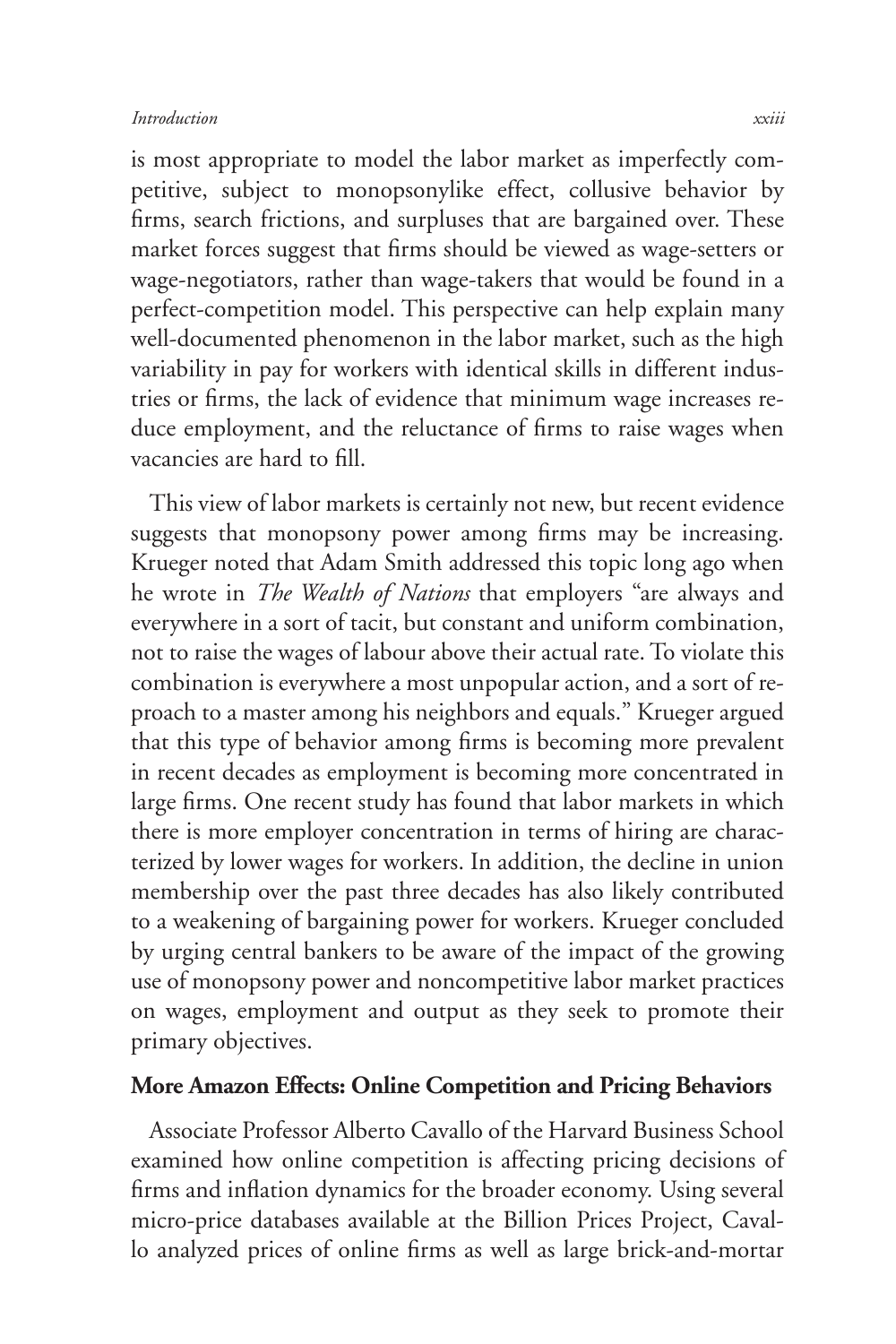retailers that sell products online and uncovered two key results. First, he documented that the frequency of price changes in multichannel retailers, who sell in both physical stores and online, has been increasing for the past 10 years. Second, Cavallo found that retailers are more likely to use a "uniform pricing" strategy for the prices of identical goods across locations if those goods also are sold on Amazon. This finding suggests that online transparency limits the ability of brick-and-mortar retailers to price discriminate across locations.

These two findings imply shifts in inflation dynamics for the United States. Retailers that adjust their prices more quickly and uniformly across locations would be expected to react more rapidly to nationwide price shocks. To test this hypothesis, Carvallo examined Walmart price data from 2016 to 2018 and found that online competition results in more rapid pass-through of gasoline price and exchange rate fluctuations into overall prices. Over a longer time sample of sector-specific price indicies, Carvallo confirmed that the degree of price-sensitivity to exchange rates has been increasing over time. In summary, these results suggest that retail prices will be more responsive to aggregate shocks than in the past.

His discussant, Yuriy Gorodnichenko of the University of California-Berkeley, examined the implications of Carvallo's findings for central bankers. If e-commerce eventually makes consumer prices as flexible as commodity prices, central banks may have to recalibrate their targeted measures of inflation. If the pass-through of aggregate shocks becomes as high for online prices as it is for food and energy prices, one may expect that central banks in large, developed countries would have a weaker grip on inflation, especially in the short run, and may have more difficulty in establishing or maintaining their credibility. In addition, if central banks are constrained in their ability to combat recessions in the current low interest rate environment, this constraint may become exacerbated by increasingly flexible prices. If prices fail to adjust quickly to recessionary shocks, such price stickiness can help avoid deflationary spirals. But with greater price flexibility, central banks may need to enact more aggressive countercyclical policy at a time when central banks may have only limited ammunition given the current low interest rate environment.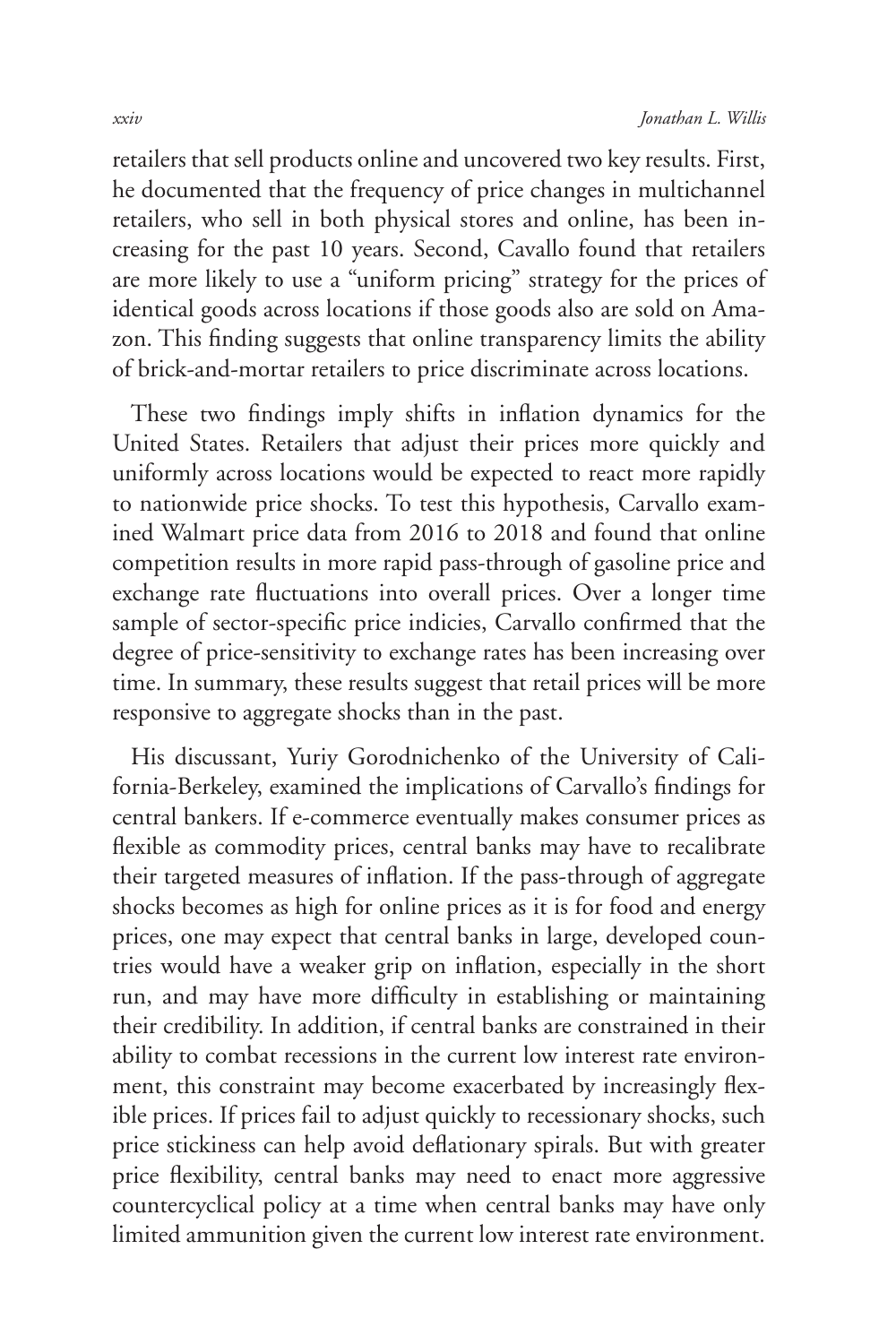### **Competition, Stability and Efficiency in Financial Markets**

Professors Dean F. Corbae of the University of Wisconsin-Madison and Ross Levine of the University of California-Berkeley presented a paper that examined the interaction between competition and stability in the banking industry. While many policymakers have stressed that there is a trade-off between competition and stability in the banking industry, this view is not universally accepted among researchers. For example, a large body of research finds that more competitive banking systems tend to be more efficient and more stable.

Corbae and Ross described three key findings from their analysis regarding bank competition and stability. First, they find that there is a trade-off between competition and stability, where the removal of regulatory impediments to competition increases the fragility of the banking system. Increases in competition squeeze bank profit margins and lower franchise values, leading banks to increase lending to riskier firms and results in increased risks to the banking system. Second, policymakers can mitigate the fragility repercussions of lower barriers to competition by developing improved standards for bank governance and tightening leverage requirements. Third, the authors argue that monetary policy will have a bigger effect on lending in more competitive banking systems. In a competitive environment where banks have narrower profit margins, monetary policy actions will trigger sharper balance sheet responses than in an environment in which banks have large profit margins to cushion the effects of monetary policy.

Claudia M. Buch, from the Deutsche Bundesbank, discussed the implications of Corbae and Ross' paper for policymakers. She began by highlighting the importance of technological change for this industry, which is influencing banks' business models as they face increased competition from the globalization of nonfinancial firms as well as increased competition from fintech companies. As various forces shift the structure of the banking system, Buch discussed how macroprudential policy should respond to best promote financial stability. In particular, she asked whether regulations that are designed for individual banks are also optimal from a macroprudential perspective? Corbae and Ross' paper provides helpful insights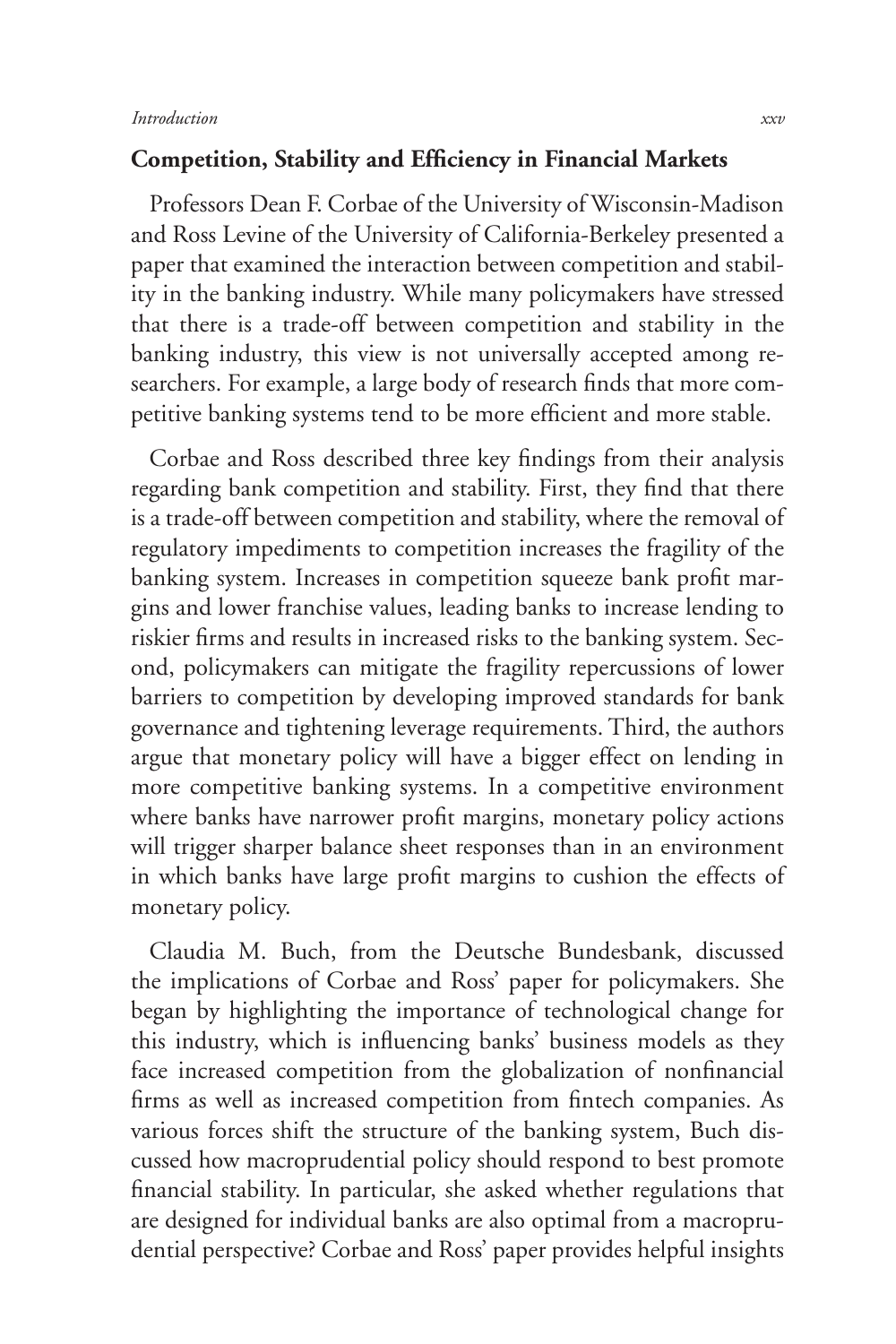on this question with their conclusion that more competition can yield a "double dividend" in terms of efficiency and stability, but only if increased competition is accompanied by good policy design. Buch concluded by saying that further research collaborations, including the creation of improved cross-country datasets and repositories of evaluation studies, will be crucial for policymakers as they seek to improve macroprudential policy and assess whether there is a need for coordination across policy areas.

## **Overview Panel**

In the closing overview panel, Agustín Carstens, general manager of the Bank for International Settlements, discussed the impact of openness on market structures. Carstens expressed concerns regarding recent measures to reverse globalization and to retreat into protectionism. Reversing globalization puts at risk the real economic gains that have come about through closer trade and investment linkages. This could lead to higher prices, raise unemployment, and impinge economic growth. And retreating into protectionism will not fix inequality issues. For example, revoking the North American Free Trade Agreement would create only losers across North American regions. While higher trade barriers would shield some domestic industries from import competition, the resulting wage gains would be more than offset by the damaging effects of reduced export opportunities and the increased cost of imported input for manufacturing firms. Finally, trade tensions can also lead to financial vulnerabilities given the increase in financial links in recent decades with new trading relationships and production chains associated with increased globalization.

Stephen S. Poloz, governor of the Bank of Canada, focused his comments on digital disruption. Just about everything in the economy, from production, to consumption, to financial intermediation, is being disrupted by the deployment of digital technologies. The deployment of these technologies will obviously be very positive for economic progress. But this progress will be accompanied by creative destruction, and the destruction typically gets more headlines than the creation. Poloz urged policymakers to explain this process and to offer concrete evidence that it is unfolding as usual. And beyond explaining these complex dynamics, policymakers should be attentive